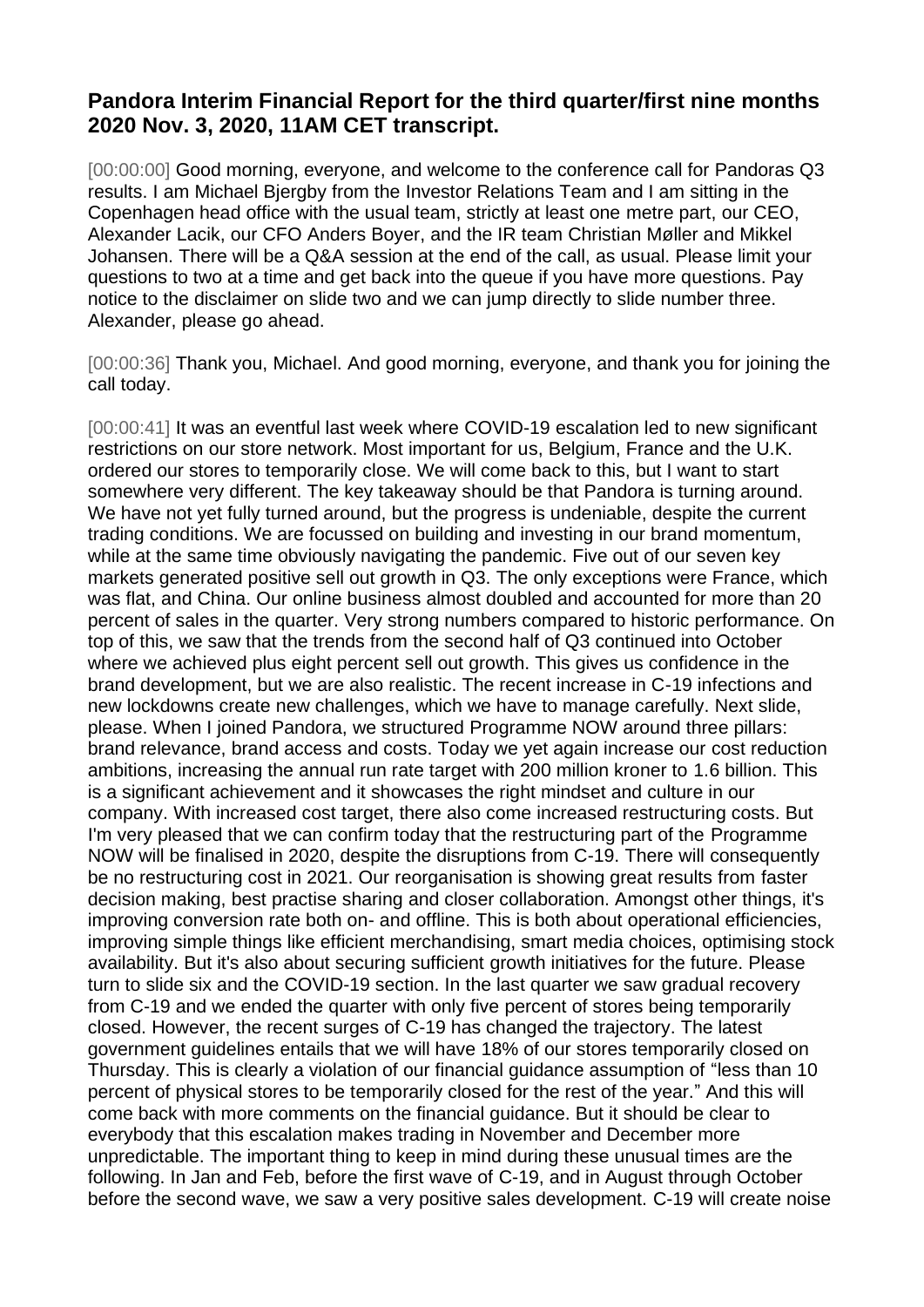for a while, but it doesn't change that we're turning around and that the underlying business is improving. Please turn to the next slide. When COVID-19 escalated in March, we focussed on ensuring cash, cost and balance sheet. This work became the foundation for commercial comeback, leveraging our scale and financial health. This has been key to our performance in Q3. We showed agility and readiness in the reopening phase, motivated store staff, fresh product assortment, healthy inventory management and a consistent media push. With these deliberate efforts, we have enjoyed a stronger share of voice in media as well as in more traffic. But Q3 is already history. We are going into the peak months of Q4 with in-store operations. Our big question mark and a pressure on the open stores will be at a very different level. This is when our long preparations will come to be tested. More comments on this on the next slide. Black Friday closes and kicks off the peak trading season. At this time of the year, our stores are normally completely full of customers and we typically have queues outside the stores. These are the conditions that we have to combine with social distancing and an escalation of COVID-19. We have the liquidity and balance sheet firmly in place for long, sustained period of lockdowns, and we have the financial firepower to execute when commercial opportunities arise, just like we did in the first half of the year. We have introduced 11 new initiatives to ensure a safe and efficient customer experience. These initiatives can be divided into four different objectives. The first one is reducing the transaction time.

[00:06:02] Average transaction time in December is normally shorter than other periods throughout the year, but we need to cut this even more. Increasing selling space, moving traffic from off- to online and finally flatten the peak trading periods. One example is the implementation of video-based selling. The customer connects with a live Pandora in one of our dark stores through a new chat and the virtual selling platform. It's a technology that allows customers to get the needed advice as well as closing the deal. A great example of how digital tools can support both safety and revenue. We are prepared for Q4 with pragmatic initiatives, but the uncertainty is still significant. This is why we also have to be agile and flexible as the trading unfolds.

[00:06:52] Please turn to the Programme NOW section starting on page 10. The slide shows the quick overview of Programme NOW; the initiatives were rescoped earlier in the year. We have seen significant results from better use of data and personalisation. I'll come back to this in a minute. In China, during Q3, we concluded a revamping of our management. I see the turnaround in China happening in three major steps. The first is to get a new leadership team in place. Second, to secure the daily operations, including getting a robust infrastructure in place. And finally, to develop a strategic roadmap on how we address the underlying issues. We are in a significantly better place, for point one and two. The work on phase three has, to a degree, been done in parallel. Specifically, we have concluded on the brand position. We are now developing execution to make this come alive. As I've said before, this will be a multi-year journey, but so far we are progressing at a very good pace. Please flip to the next slide. A few words on the retail metrics as this is important to understand, the C-19 dynamics and the drivers of our performance. Generally speaking, the basket has not changed much compared to pre-COVID. Average selling price and units per transactions remain fairly stable. But we see large changes in the traffic and conversion. Traffic is almost down 50 percent in the physical stores, with some variations across markets. The traffic is, not surprisingly, of much higher quality as there are fewer casual browsers. At the same time, the organisation is doing a great job. Converting this traffic in some markets to higher conversion rate is in fact fully offsetting the lower traffic. In the US, sell out growth was positive in the physical stores. Online traffic is up almost 30 percent and the conversion rate is similarly strong, creating the significant growth. Some markets, like the UK, where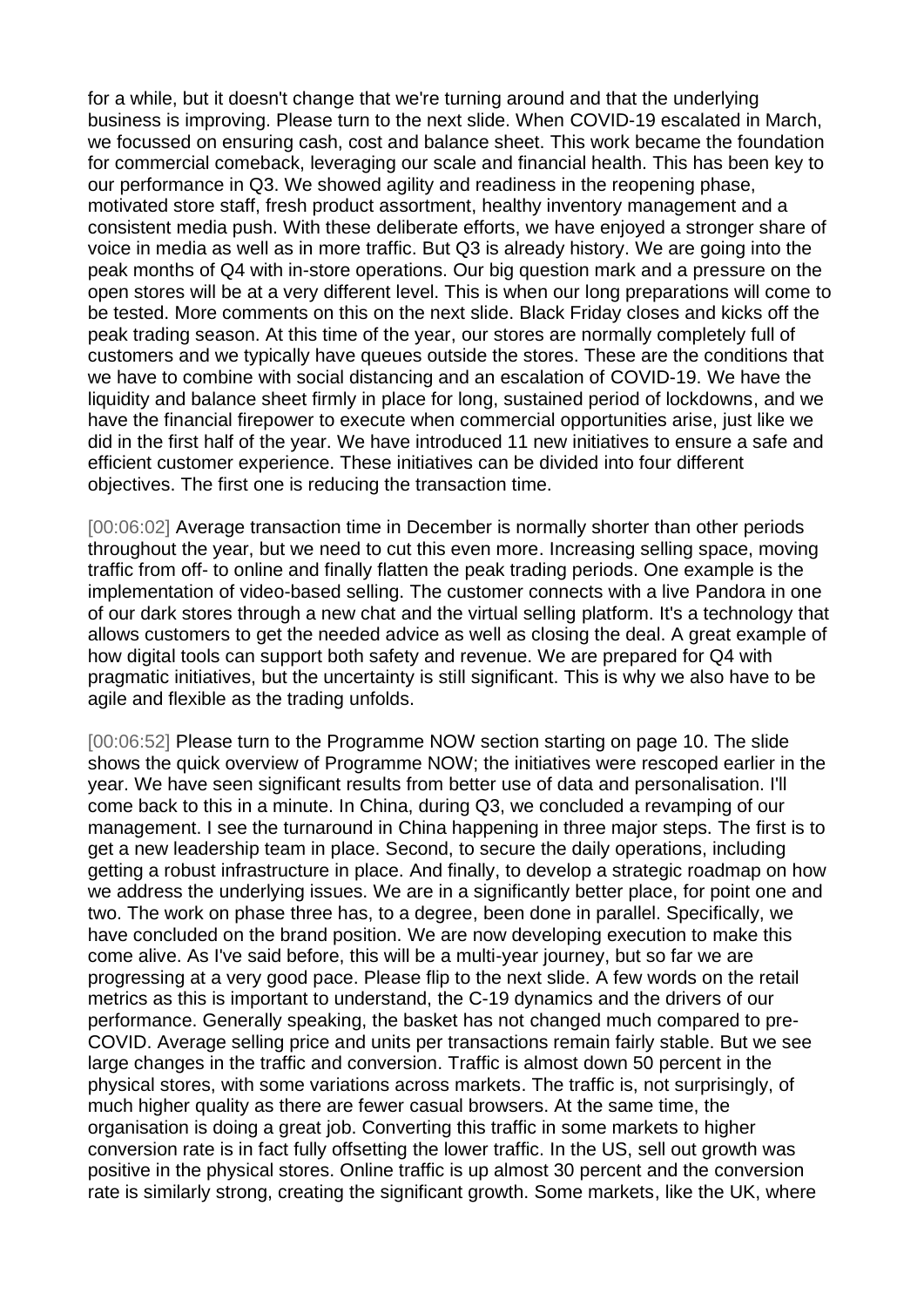the consumers are used to shopping online, the channel grows at triple digit rates. At the other end of the spectrum, we have Italy, where online growth appears more normal and consumers are showing a preference for physical shopping despite COVID. One final comment is that the online performance has improved towards the end of October as the physical stores were increasingly impacted by restrictions. Moving on. This is an important slide for me because it gives you concrete data regarding the health of the brand momentum. We're all trying to separate underlying performance from COVID-19 effects. The sell out growth for key market shows a picture that cannot be argued with. Something has clearly happened to the brand as you see its broad based growth. Three of our largest markets, the US, the UK and Germany, generate very solid double digit growth. This is delivered in an environment where we face various restrictions in terms of physical stores. With France showing zero percent sell out growth, six of the seven key markets are either flat or in positive territory. China is clearly underperforming, though this is in line with our original expectations pre C-19.

[00:10:13] It may look strange that the group is declining by two percent when these seven markets are performing so well. This is partly explained by LatAm, where most stores have been closed throughout Q3. LatAm dragged the growth down by three points and we also saw other large markets outside of the top seven, such as Spain and Canada being severely impacted by C-19. The combined sell out growth for the top seven key markets alone was plus seven percent. Finally, it should be noted again that the performance has continued throughout October, which was plus eight. This is clearly strong performance and we are encouraged about it. We are aware that it does come on top of a relatively soft comparison base from last year and there's clearly more work ahead to ensure solid and consecutive performance before we finally declare that Programme NOW is finished. Next slide, please. A clear driver behind the performance in Q3 is our organisational effectiveness following the reorg we started in April earlier this year. A very good example is the digital hub that has been instrumental in developing and implementing new initiatives to manage COVID-19. By establishing the hub, we have invested in significantly stronger capability as well as expanding capacity. The first tangible evidence can be seen in the new omnichannel features, which were developed at record pace as part of our Q4 fast response efforts. Another important change is a new global business units sitting under our CMO, Carla Liuni. They will be instrumental in both defining a new innovation strategy as well as developing a 360 marketing programme to go along with that. Finally, they own the end-to-end view for the various platforms to secure growth both in the base and in the new products. I think we've made strong progress quickly in this space. Next slide, please. Slide 14 outlines our launch tactics in Q3 called Launch and Leverage. So what do we mean by this? It's a fundamental decision on how we manage product launches. In the past, Pandora's approach was inspired by fast fashion, launching new products every month, giving them four weeks of attention before turning to something new. But Pandora is not fast fashion. Our average customer visits us twice per year. We need to make a proposition and collections consistent and recognisable, ultimately to build long-lasting, iconic platforms like Moments, which, by the way, is a very good example of a platform that we've built and invested in for over 20 years. It is still recognisable and highly relevant amongst our customers. In Q3, we have leveraged and extended the success of Pandora: me and Harry Potter with good success. Both collections were launched last year. We launched and leveraged instead of launch and leave. Our product launches and campaigns in September also had more focus on based products under one consistent theme. This makes us less exposed to the success of our new launches because we campaign new products alongside base products that we know are performing. The base business represents almost 80 percent of our sales. Please turn to my last slide before handing over to Anders. I'd like to mention some of the work we're doing with the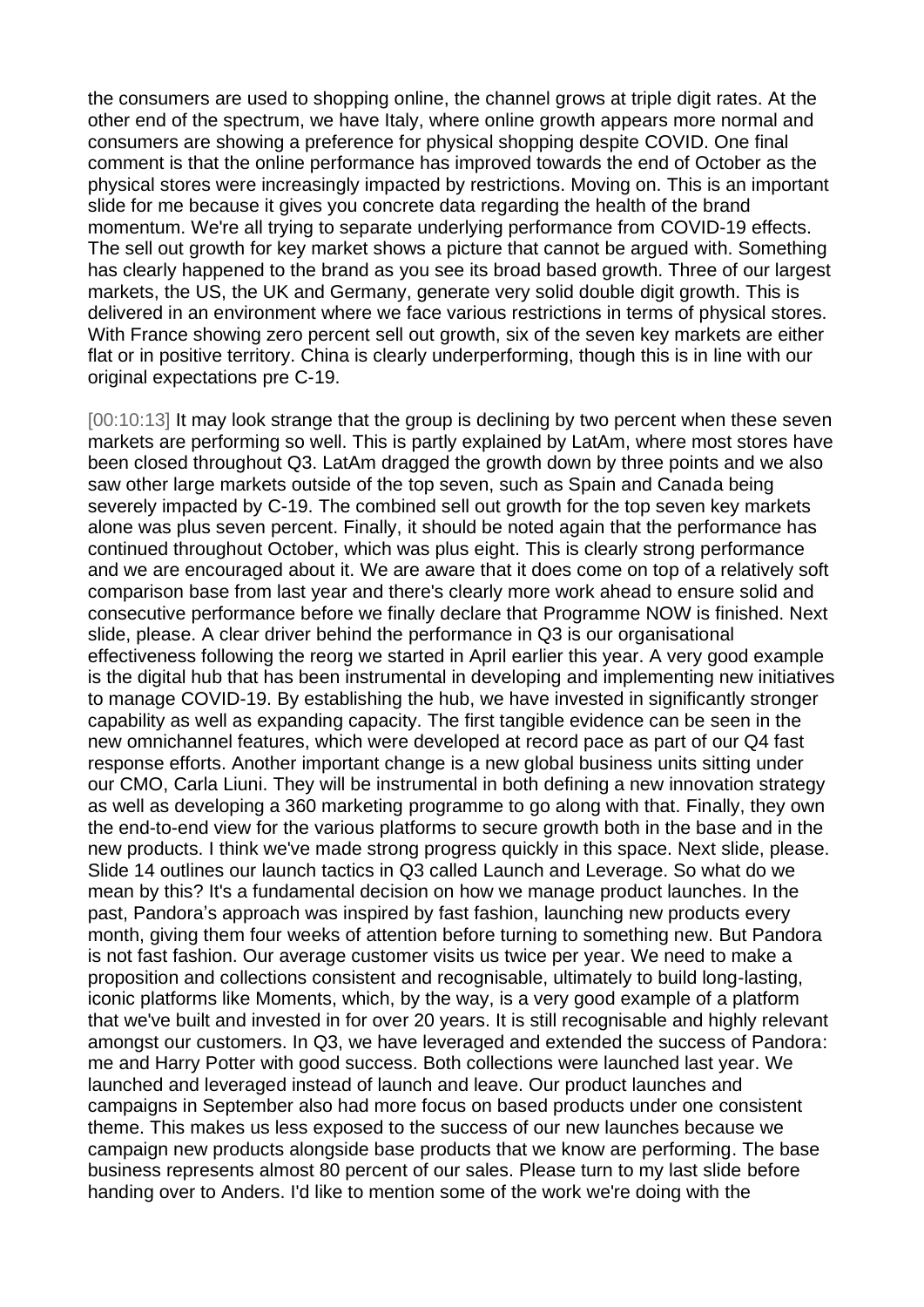workstream that we call data-driven growth. First of all, we stepped our efforts up to capture more data, as this will be the bedrock for driving data-driven growth. Today, we capture close to 70 percent of all buying customers' emails in the US. This is a breakthrough statistic, if you would, in a historical perspective. One way we're using this is to drive our email marketing. Historically, this has not been a source of revenue growth for Pandora. But while email marketing only contributes to roughly 100 million Danish kroner, it's improving rapidly. The growth this year is over 150 percent built on more personalised emails. This is clearly a step in the right direction and is an indication of the future potential for improved CRM data. Admittedly, this is an area where Pandora can clearly improve further. Now I leave the word to Anders. Please.

[00:14:38] Thank you, Alexander. And good morning, everyone. And please turn to slide 16. I'm very pleased with how things are progressing in our Cost Reset programme. When we started out the journey back in early 19, we set a cost saving target of 1.2 billion kroner and early on we upgraded that to 1.4 billion and now we are creating it to 1.6 billion. And that's a pretty big achievement by the organisation. The higher savings have been identified pretty much across all cost types where and with the largest savings we are finding in cost of sales or production costs, where we continue to improve efficiencies and simplify processes on the back of the production of the product assortment that we did last year. And other improvements in the other pocket at the lower part of the slide here, where we have identified further cost improvements in media, as an example, where we leverage our global scale and are running several centres. And you should recall that the cost targets only include permanent cost reductions so that 1.6 billion kroner target does not include the short-term cost measures we have done as part of C-19. Then please turn to Slide 18 and a short review of the financial performance in the third quarter. As announced in early October, our financial performance in Q3 was better than initially expected and that goes both for the top line, the bottom line and cash flow as well. And I'll quickly go into each of these on the following slide. So starting with Slide 19 and revenue breakdown. The organic growth was minus five for the for the third quarter and better than expected due to a better sell out performance. And the organic growth includes roughly minus one percent negative impact from network changes, as you can see, to the far left of the chart here. That's a result of a permanent closure of 32 concept stores compared to last year. Another building block in the quarter is the lower sell in versus sell out as illustrated in the pink box just to the left of the organic growth column, the dark grey column in the middle of the chart here. And that represents the effect from franchisees who I would say understandably manage inventory more tightly in these uncertain times. And this part of the revenue page should, of course, give a similar positive effect here in the fourth quarter. And as you can see, there's no impact from forward integration during the quarter. Then please turn to slide 20 and the margin. We generated an EBIT margin of 17.2 percent in the quarter, and that's a quarter that was impacted by C-19, obviously. And I think it's worth noting that the EBIT margin was only 150 basis points below last year when we filter out the impact from foreign exchange and commodity prices. This despite the C-19 impact in the quarter. Having said that, obviously the margin was down compared to last year and net that was entirely due to the deleverage effect that we see as a consequence of the five percent organic revenue decline, on the top line. In the 150 basis points impact from commodity and foreign exchange, the major part actually comes from foreign exchange in the quarter. The increase in the silver prices that we saw during the second half of nineteen is still not hitting fully through the P&L due to the hedging combined with a few months of time lag from production until costs hit the P&L. In the prior quarters, you have seen that the cost reductions we are achieving are more or less reinvested into the business and driving the top line. And that's also the case here in the third quarter. We continue to invest. And this includes, for example, strengthening of global functions,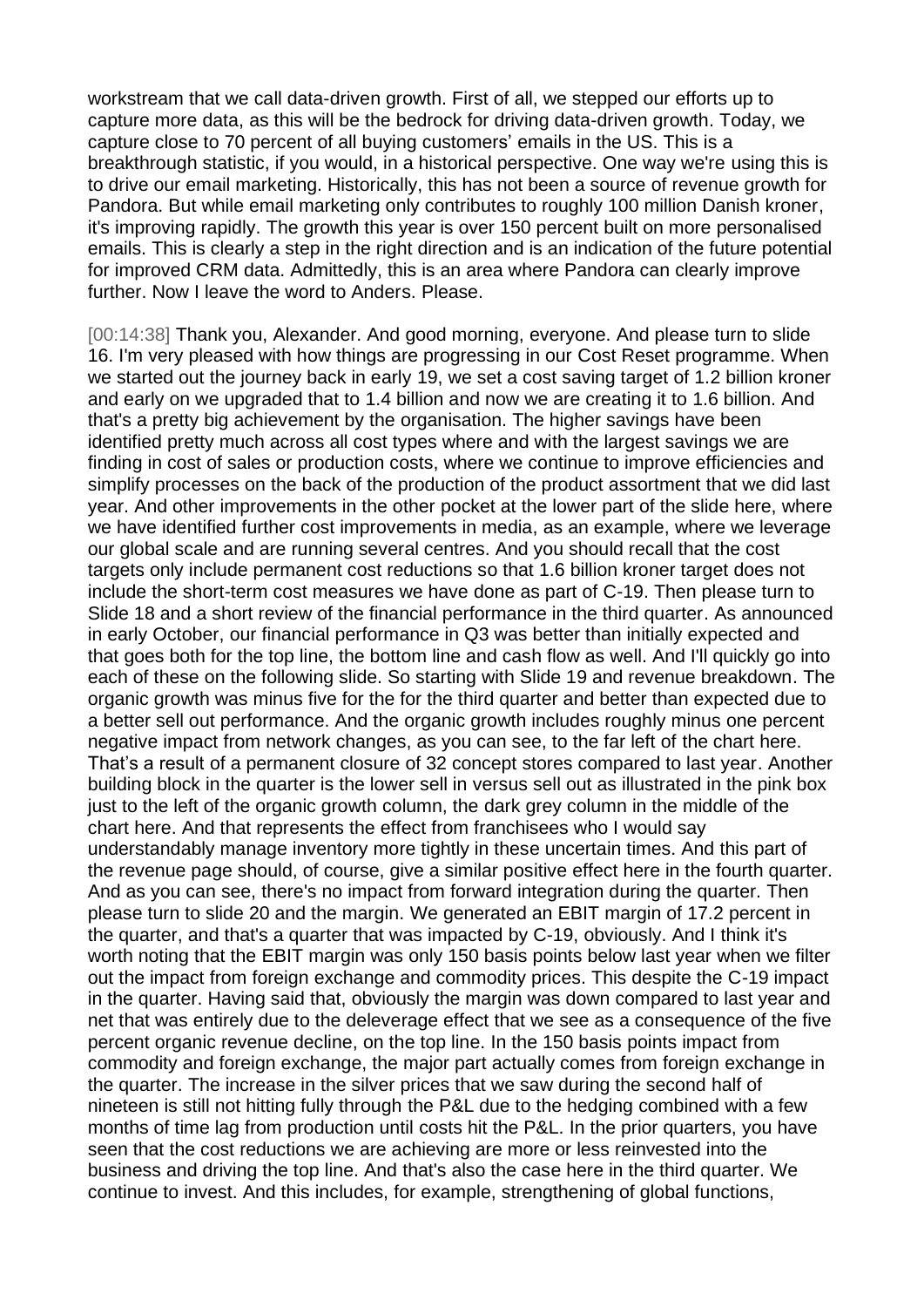establishment of the digital hub, establishment the global business unit teams, as well as investing in several digital and online initiatives. And then please turn to the next slide. The cash flow in the third quarter, we continue to generate quite a strong free cash flow and a high cash conversion. The operating working capital remained at a low mid-single digit level, in percent of the last 12 months of revenue. And we saw quite a nice reduction in trade receivables. But I would also like to highlight what we're writing in the lower righthand corner off the slide here, that our net working capital remained at just around zero in the third quarter. And then I should also mention that our leverage ratio was 1.1 and that that is well within our capital structure policy and far below the covenant that we have, the covenant threshold that we have in our loan facilities. So that completes the third quarter Financial Review. And then I'll go to slide twenty three and a couple of comments on the on the guidance. In the trading statement that we made back in early October, we updated the financial guidance for 2020 and the guidance was based on very clear and tangible assumptions about C-19. And the most important assumptions were that, first of all, that there will be no material lockdowns, and secondly, that less than 10 percent of the physical stores would be temporarily closed for the rest of 2020. And with the recently announced lockdowns, both assumptions no longer hold true. There have been material lockdowns and approximately 18 percent of the store network will be closed in November. So that's obviously well above the 10 percent threshold included in the guidance. Nobody knows how the pandemic will spread during the coming days, the coming weeks, and what this means in terms of potential further lockdowns. Under such uncontrollable and external factors, you could say that it would be quite natural to suspend the guidance. But as some of you know, most of you know, we are obliged by the Danish FSA to provide financial guidance. And this is part of the reason why we are not suspending the guidance. Due to the unpredictable development, we have also decided that we would not try to guess or speculate in the C-19 development with regards to geographical, expansion and duration, because we will not be right anyway. So we have decided not to change our financial guidance and the fact is that we will probably be able to deliver on the guidance if there will be no new restrictions other than what has been communicated, announced already and assuming that the current restrictions are fully lifted when they are supposed to end, and that will mean around December 1 for both France and the UK, for example. And the fact that we see that we can deliver on the guidance within these assumptions is based on the strong performance in October and our ability to take consumers online when stores closed down in key markets such as the UK. And then you can ask, do we think that is realistic, that there would be no other lockdowns? And what has been announced so far? No, probably not. But we cannot outline a better or more realistic scenario. And we are just guiding based on the fact as of this morning when we released the announcement. So additional or longer lockdowns clearly represent a significant downside risk to our guidance. And it's not unlikely that we will have to suspend our guidance if more lockdowns will be announced in the near future. And also, there's more clarity about the external environment. Please turn to the next slide, 24. As we've said a couple of times already, October has started out well and continuing the path that we saw from September. But, and that is an important but, we will see weakening already from this week, obviously, as lockdowns take effect. Secondly, you should recall that October is a small month compared with November and December and just above around, just about 20 percent of the quarterly revenue. And thirdly, the peak trading season has not yet started and we do not yet see the full implications from social distancing yet. So the implicit fourth quarter guidance on top line is ranging between minus four and minus 13 percent organic growth and between 25 and 29 percent EBIT margin. And these ranges are obviously wide with less than two months of the trading left. However, this clearly signals the level of uncertainty that we are facing. Given that we've just announced that October sales growth was plus eight and organic growth in the same ballpark, then the implicit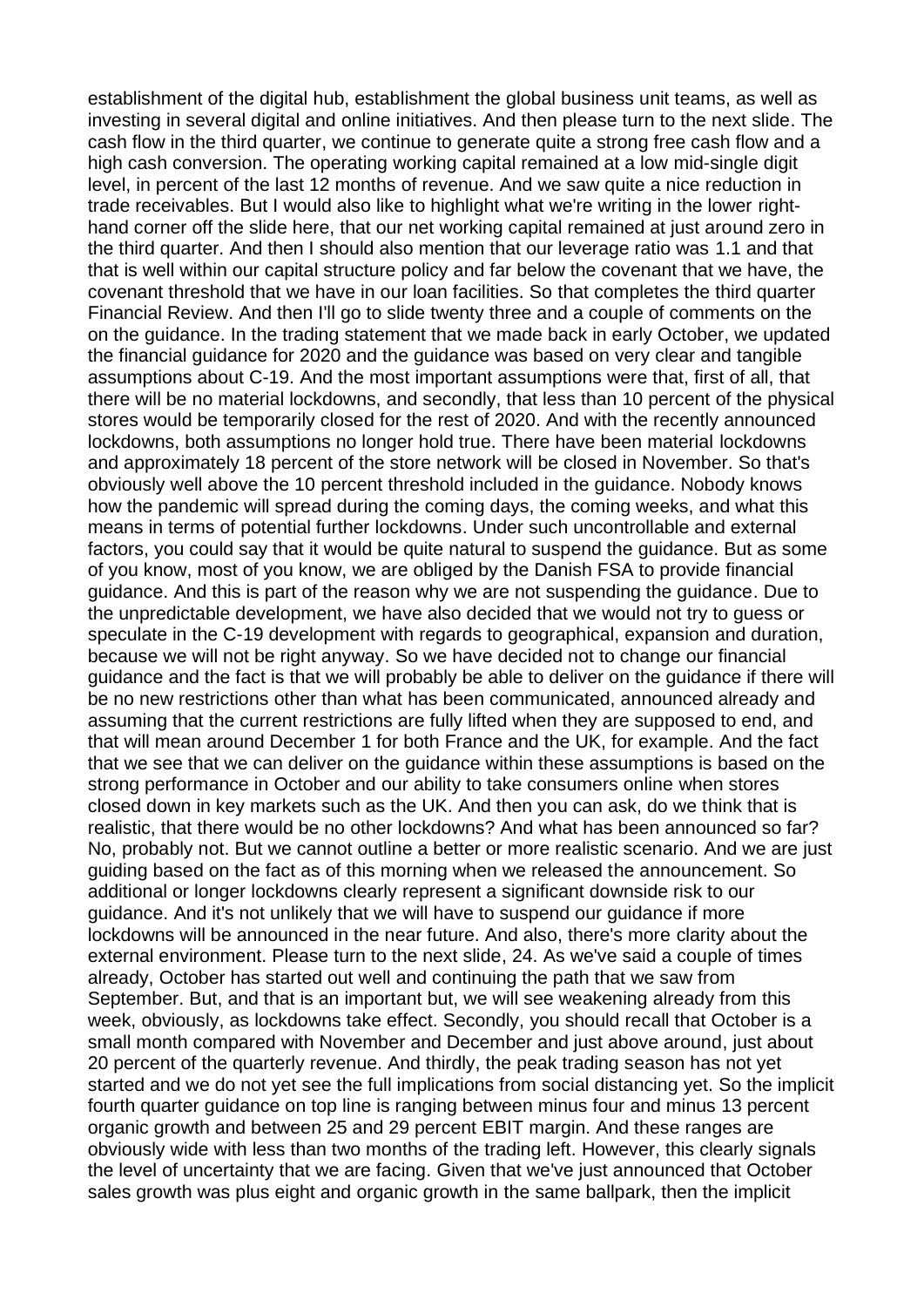guidance range for November and December is an organic growth of between minus eight and minus 19 percent, roughly. As Alexander mentioned, we are changing our restructuring cost guidance to 1.2 billion kroner. And to understand that change, it should be noted or recorded that the 2020 guidance for restructuring costs before C-19 broke out was 1.3 billion kroner. Then we reduced it to one billion when C-19 broke out as we deliberately slowed down certain cash heavy Programme NOW initiatives. So the change in restructuring cost up to 1.2 billion is mainly related to two factors into the bigger part relates to initiation of projects that were put on hold due to C-19. And then there's a part that's related to execution of the higher cost target that we've just announced. All of the building blocks to our guidance are confirmed compared to the guidance provided in the second quarter report. So that concludes my part of the presentation and I'll leave the word to Alexander.

[00:26:13] Thank you, Anders. Before heading to the closing remarks, I wanted to share some highlights of our new products. As you know, we launched the Star Wars collaboration collection in October, bringing some iconic and really beloved characters to the market. And we have seen some very good early results, in particular in the US Now we are about to launch the annual Christmas collection. This will be a refresh of our base offering and keeping the assortment fresh and interesting.

[00:26:43] The Christmas collection fits very well with our current assortment and will be supported by our collaborations such as Disney and Star Wars. Lastly, I'd like to highlight that we're launching a collars collection in January next year. This is another step to personalise and express yourself through jewellery. It's a collection that will have a broad range as all product categories will be available in colours. Now, go to the next slide for my closing remarks. Q3 was a good quarter and we are pleased with the sell out performance and the EBIT margin given the circumstances. We've had a good start to Q4, but as Anders mentioned, the uncertainty related to lockdowns remains high. We will continue to stay agile and flexible as the quarter evolves, and we'll navigate through new challenges imposed by C-19, just like we did earlier this year. At the same time, we continue to improve the fundamentals of Pandora. The cost savings and brand results of Programme NOW are encouraging and important. With those remarks, we'll now open for the Q&A session.

[00:27:51] Thank you. If you do wish to ask the question, please press 0-1 on your telephone keypad. If you wish to withdraw your question, you may do so by pressing 0-2 to cancel. Our first question is from Silky Agarwal from Citi. Please go ahead. Your line is open. Hi. Morning, everyone. So I have two questions, please. One, on October, could you share some colour on how many stores were roughly closed in October, and also a bit of colour on the market? So, which markets? I believe the top seven markets are still outperforming, but importantly, I was looking for some colour on China. Did you see any month on month improvement in China? And also what was selling well? I believe the performance was led by chance, but just wanted to confirm this. And on several prices. They have developed favourably over the past two months. So I was looking to see if you are planning to update or provide more colour on the 21 and 22 gross margin impact. I think your original guidance was around 400 basis, in fact, based on silver prices around 26 dollars. Thank you.

[00:29:05] So before the lockdowns, I mean, I think in early August, we were kind of cruising towards 10 percent and then that kind of came down. So I think the quarter ended roughly at five percent, uh, closed. It should also be remarked that roughly, I think it's 25, 30 percent of the store network also operates with a limited opening hours. And that's in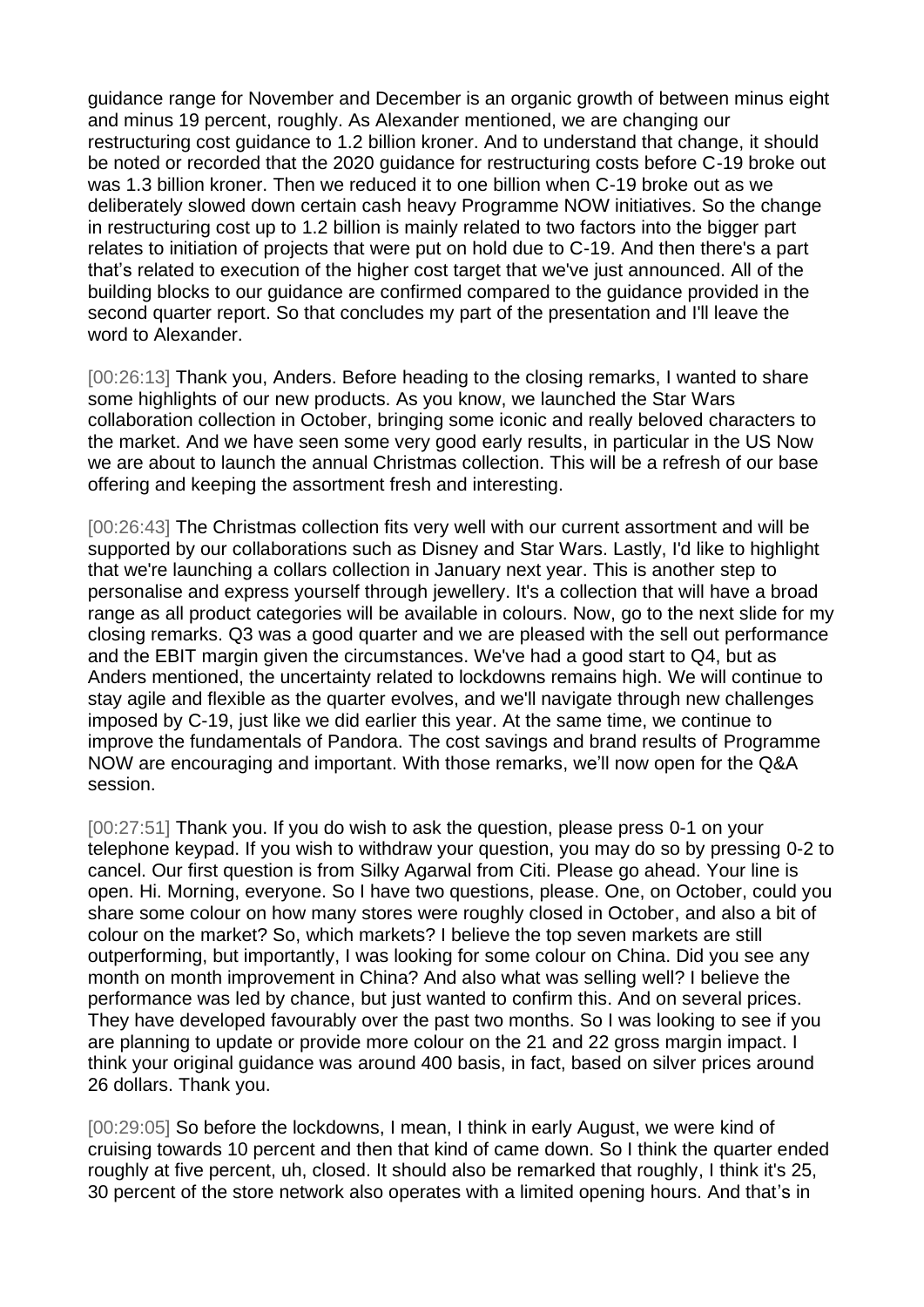various parts of the world. Then your second question was on China. The way I would characterise China is before COVID happened, I think we spoke, and had the expectation for the year that China would be down 20 to 25 percent, kind of given that the run rate trends over there. Then we've had COVID in the middle and now we're kind of back to roughly that level.

[00:29:52] So it's in the 20-25 region, let's say. And then I think I'll hand it to Anders on the silver price topic.

[00:30:04] Yeah. As I said on the gross margin impact, there are a number of factors impacting the gross margin. If you look at it on a run rate perspective going forward, the bigger one obviously being commodity prices, silver being the biggest, the biggest part of that. But and as we write in the announcement, everything else equal, if silver prices stays where they are, they will be at roughly 300 basis points, negative impact from higher silver prices mid next year on watch. But there's a couple of other factors going, going the other way. One of them being the cost reduction programme. There will still be some tailwind from, the Programme NOW cost reduction programme going into next year. That would be a bit of tailwind from the Thai Baht which we are not seeing actually in the numbers yet, here in the third quarter. But there will be some tailwind from that from Q4 on watch. So net, I don't think you should expect that we can offset the 300 basis points headwind from higher commodity prices, but we can offset a decent chunk of it. But not all of it on a run rate basis.

[00:31:33] I just want to make sure that we answer the first question. Right. So in October, it has been approximately five percent that we're closed.

[00:31:41] Thank you.

[00:31:44] Our next question is from Lars Topholm of Carnegie. Please go ahead.

[00:31:50] Yes, congrats with an excellent quarter, a couple of questions, of questions from me, so I just wonder the eight percent like for like growth you recorded in October, that's roughly 10 percentage points better than Q3. If I want to have a feel for where that improvement comes from, should I just roughly add 10 percentage points to the Q3, like for like gross for each of your key markets, are there some picking up more, others picking up less? That was the first question. The second question goes more to how you handle this temporary store closure situation when you have to sell in your Christmas collection. How do you decide whether to ship inventory to two stores to e-stores or physical stores and the stores are closed? Is the risk that if they open again in early December, they won't have the right inventory? How do you manage this? Thanks.

[00:32:55] So, this is Michael speaking, I think I'll start with the next question. The first question, because we have we do not want to provide too many comments on the current trading. But what we say is important here is that actually the top seven key markets were already around this, plus eight. They were plus seven actually in Q3. So I would say that the best way to give an indication of this is that the top seven key markets are performing in line with Q3. And then what we've seen is actually the rest that are performing better. For example, Latin America opening up in October compared to Q3. So Latin America was a significant drag on Q3 and not to the same extent in October. So you should look at the rest then some of the top seven key markets go up.

[00:33:43] And on your second question.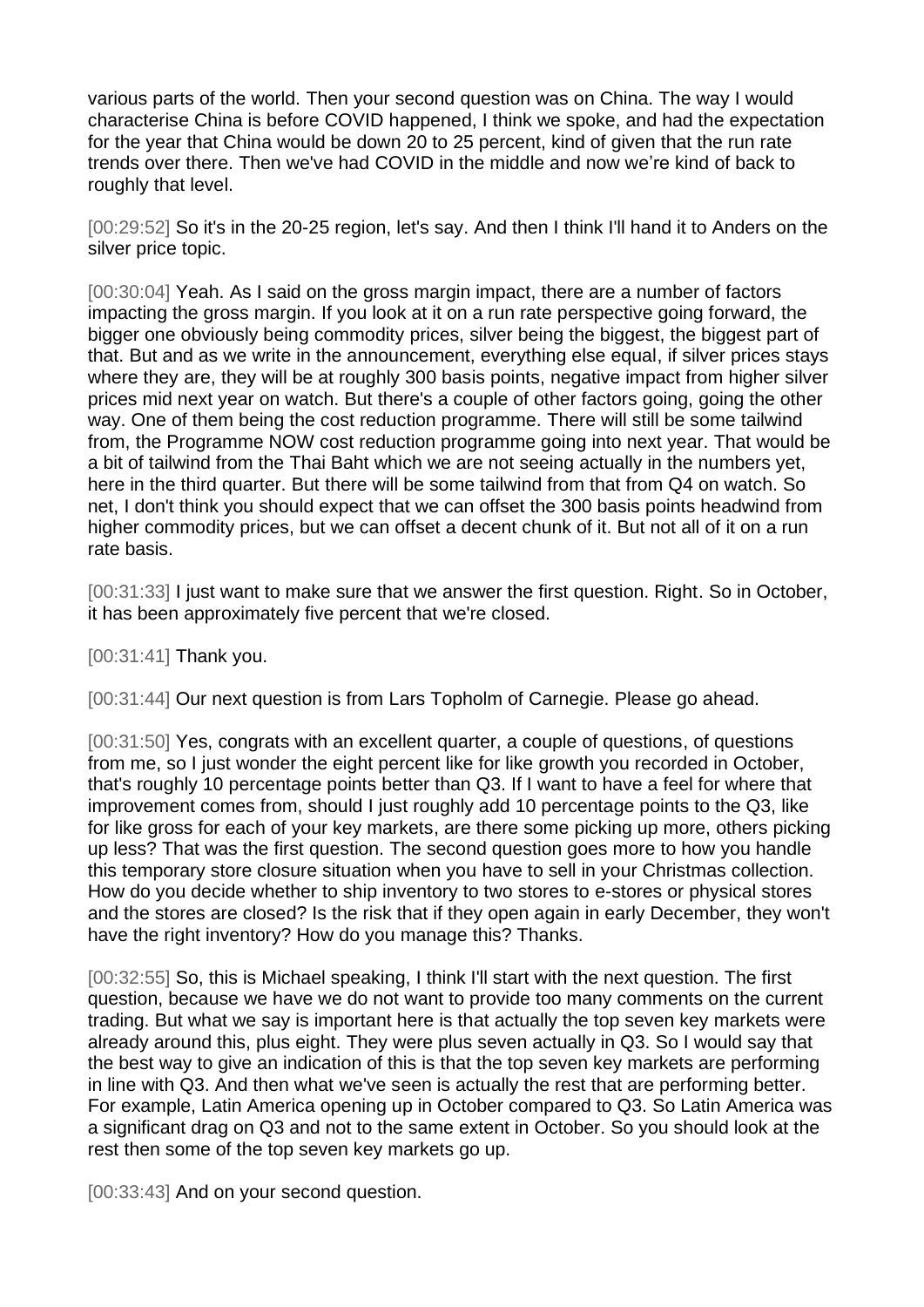[00:33:48] I mean, this is obviously a conundrum, right? Because you're kind of trying to second guess where the next shop is going to close. So we've been doing all sorts of scenario planning here. But I think there are a couple of things which we have done.

[00:34:02] First of all, we have taken our inventory position up in general so that, that's one. And we've tried to hold up a larger portion of that increase back in our DCs, which then allows us to float it to where it needs to go. So that's one point. As you know, we've also added, you know, extra ecommerce in DCs, in particularly in the US, but also here in Europe. So then then you have another point of inventory essentially to manage. And then what we've done with this increased inventory, we focussed that on the top 500 DVs. So it's a lot less seasonal dependent. So even if, you know, the stores would be closed for a period of time, I can still sell this inventory. This is the best, best performing part of our inventory. And of course, then the biggest unknown is the new items. But actually we don't have that many new items. I mean, Star Wars collection was already launched. The other collection that's being launched in Christmas is kind of more a refresh of the base. So it's not a high risk inventory from that standpoint. And that, you know, and then we just have to be very agile. There's actually a daily conference call with all the countries and DCs and the supply chain to manage the situation and move stuff around. So but, of course, when you get very short notice and shut stores, then, of course, there's very little you can do with inventory that sits in in those stores.

[00:35:38] In that context, Alexander, I mean, a typical French store or would get a negative cash flow from Mother's Day more or less until Black Friday?

[00:35:54] So if you either are unable to give them the right inventory or for that matter, if they're not allowed to open in December, would that put some of your franchises into more severe financial trouble and to have a plan ready for that?

[00:36:12] I don't think we have anything in the drawer so far. What we experienced in the second quarter was that the franchisees were very quick on their feet to kind of manage their cost situation. What we've understood from the UK now is that the government is going to put up a similar type of support to business operations, as they did in Q2. So on that basis, probably less so. But I mean, it's true that given kind of, where the volume sits distributed in a year, this is the most important part of the year for not just for the franchisees, but also for us. So if we're into severe lockdowns in this period, of course, it's going to put strain on the system. But so far, if you look at it from the kind of country by country place I think it would be, UK is probably the one which is in a higher risk profile because the US, they've had a good run in Q3. The franchise partners had a very good performance and there the stores aren't necessarily closed.

[00:37:23] France is, as you know, predominantly an O&O market for us. So then you're left with UK that, you know, let's see if they can reopen after four weeks or not. But it's clearly something we keep on our radar.

[00:37:41] Perfect. Thank you. Very good. And again, congratulations.

[00:37:48] Our next question is from Annelaure Bismuth of HSBC. Please go ahead.

[00:37:56] Yes, hi, good morning. I have two questions and actually hear this question. I try not to mention the conferences growth plan to reduce the pollution in China. So I just wanted to know if you can give some example of concrete actions that you have that you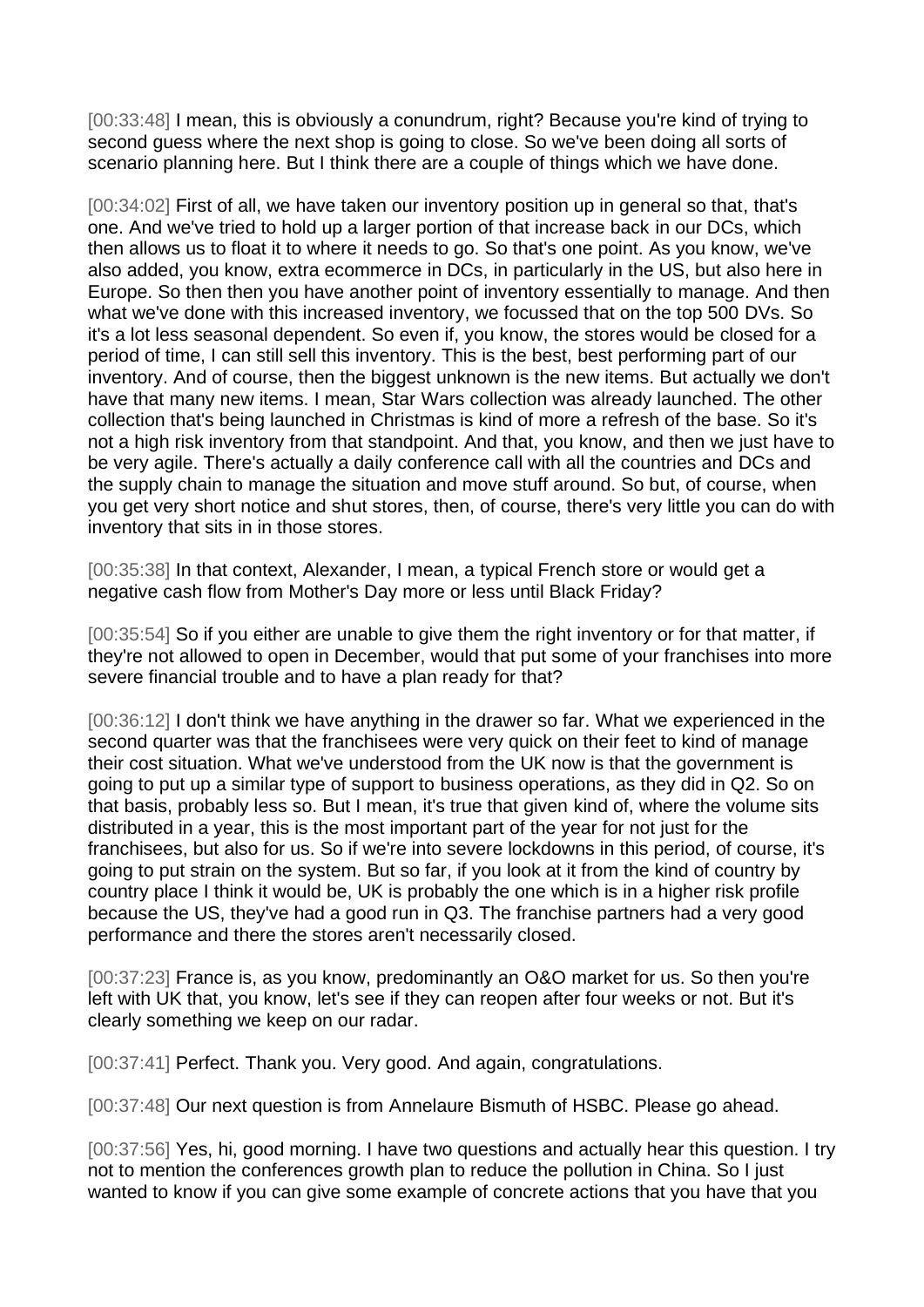will take and you have already taken in order to rebuild the ground momentum in China. And given your comment about the performance in October. So it seems that China has also improved and in line with the performance of the sell out growth that you mentioned for the 7 markets. And I'm just wondering, in terms of online performance, so what is the exposure of the Chinese market to online? Thank you very much.

[00:38:47] OK, so as I mentioned, I see China as a three step rocket, and what tangible outcome so far is that we have a new management team in place and the last people came on board in the quarter so that, you know, they need to kind of gel in and get their act together. Then the second piece, which I mean, Jack has been working on since he joined, is to improve just our operating discipline, let's say, and start to untangle some of the infrastructure there and getting that in shape. So far, I would not think that we have done anything that you could put under the third pillar, which is more the kind of relaunch of the brand, if you may. That's work that's still to come. I think we've done the base work on analysing what's wrong. So I think we have a good grip on what's wrong. And I think we have a pretty good idea on how to fix it. And now this new team needs to get, you know, get together and start working on that execution. But I wouldn't expect that to have any material impact until into next year, to be honest with you. So now it's more about just doing good operational basics, which, you know, is also not insignificant, given kind of the starting point we had in China. And then from memory last year, Q4 was also starting to become quite soft in China. So I think that the baseline to which we're trading against is quite soft. So I wouldn't write, you know, too much to the October performance. Of course, it's good that it's not deteriorating more. But I don't think we, you should not look at that number and say, now the guys have sorted out China.

[00:40:22] This is going to take some time.

[00:40:28] Thank you. And what is the exposure to online in China?

[00:40:35] Roughly 20 percent, across, essentially, it's through Tmall, we have a tiny bit DTC, but, you know, frankly, insignificant as a couple of orders a day it is not meaningful. So Tmall, 20 percent is kind of the way to think about it currently.

[00:40:54] Thank you so much.

[00:40:58] Next question is from Magnus Jensen from SEB. Go ahead, your line is open.

[00:41:05] Thank you very much. Yes, two questions for me as well. First on your online business, which is doing really well these days, and you say that you are prepared for, you said earlier at least, that you are prepared for around 100 percent growth online. Given that we are looking at lockdowns now both in U.K. and France, but potentially maybe also other places, growth could easily go up to 100 percent, again, as you saw earlier in the year, under the lockdown period. What would happen if you ended up with more than one percent growth? How will you be able to deliver on that? That's my first question. The second question is in terms of your market spend compared to competition, because one of the things you say that has been driving your improvement is clearly marketing, but also that you over the COVID 19 period, have been able to spend more than your competition because of your very good cash position. Is there any way that you can sort of illustrate for us how much more you have spent on marketing compared to competition and how much that means for your improvement?

[00:42:14] That's my true question. Thank you.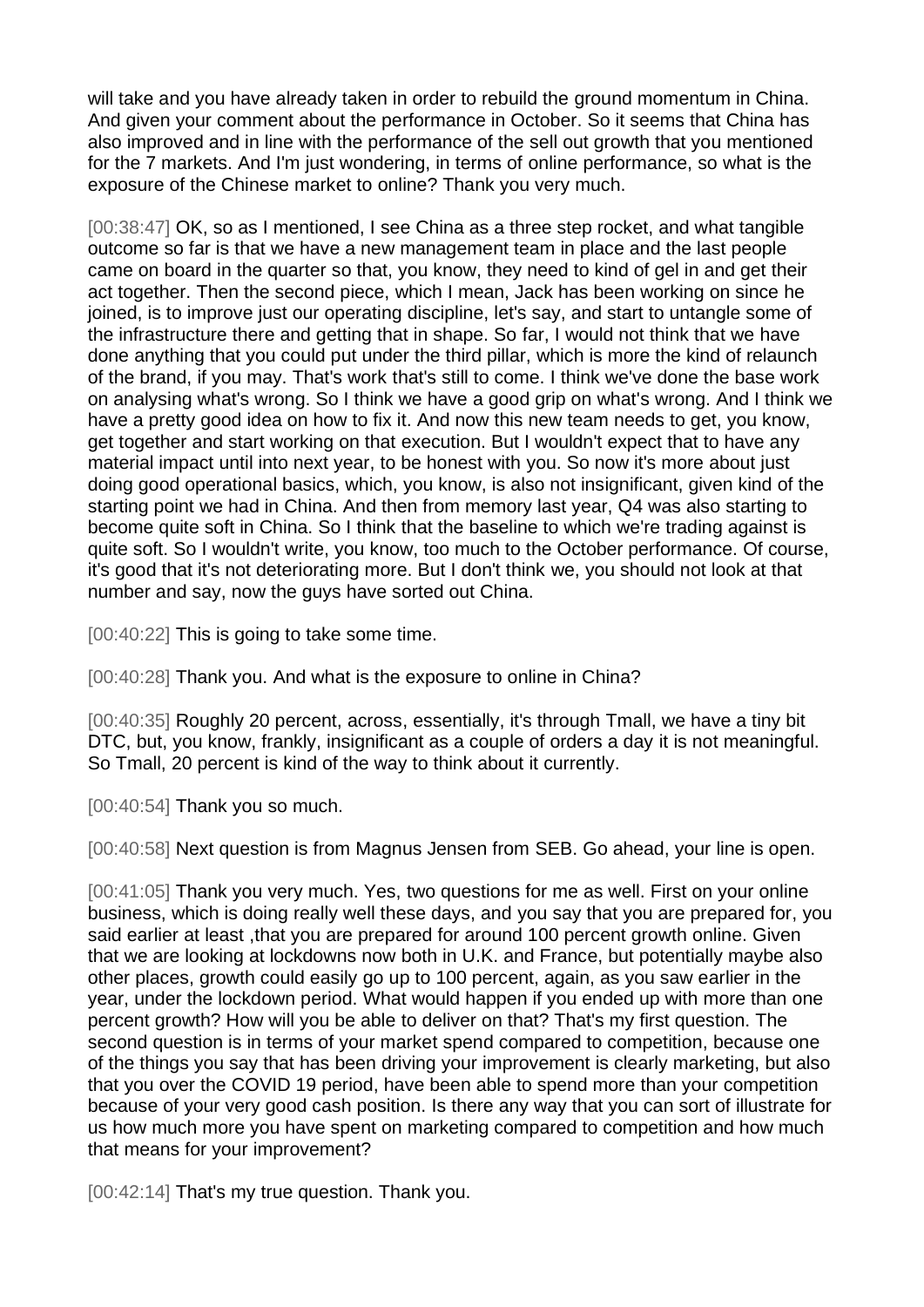[00:42:18] I can give you a solid answer on the first one. The second one is a bit more difficult.

[00:42:23] Let's see if we can figure something out. But so we actually have a little bit more capacity than 100 percent. I think it's to the tune of 130, whatever. But what actually means is it's 100 percent capacity to deliver on the customer promise. OK, so I can deliver more, significantly more, but it's just going to take a little bit longer time for me to ship it to you. OK, because the kind of bottleneck we have is in the picking and packing. The bottleneck is not the inventory. The bottleneck is not logistics. The bottleneck is how many people physically can pick and pack. And that's kind of where we ramped up. We have more packing space. We have more people trained to run. All the systems are running. So that's all kind of done. So the only thing is they can pack. And I'm just making up a number here. Let's say that unit can pack a thousand orders per day. If that goes to 4000 orders, well, they can still pack them, but it's just going to take a longer time. And therefore, today, if you order from us, you should expect to get it in two to three days. Generally speaking, across the world. That two to three days may go to five and six days and it may go to two weeks. So the more the volume shifts online, the longer time it will be before we can actually deliver it. And of course, the sensitivity here is around Christmas, because if I ordered a Christmas gift, it's no good for that to turn up two days after Christmas. So I think that's what it's all about. So we can absorb more than 100 percent, but it's just going to then start encroaching on the customer promise. Then on your second question is an incredibly complicated question, because there is not even a proper report today that says what my share of voice is in terms of media. I have it for a few markets. It's not standardised. The agencies are not providing this. It becomes a bespoke report that we order.

[00:44:23] But anecdotally, what we've seen in the quarter is that our share of voice has significantly improved versus the same period the prior year. But more than that is not really meaningful to get into because it's just not robust enough. But again, we can just see the outcomes in terms of the like for like performance, which has been very, very strong. So that that's as much as I can say.

[00:44:52] That's OK. Thank you.

[00:44:57] Our next question is from Fredrik Ivarsson from ABG. Please go ahead.

[00:45:03] Thank you very much, few from me as well. Following up on Magnus's question there. When you talk about online capacity, how are you considering click and collect there? I mean, hopefully stores can open up by the Christmas or holiday season, but Black Friday could obviously be more difficult in terms of click and collect. I'm just curious about that. That's my first one.

[00:45:33] Well, I'm not sure how to answer. I mean, we have click and collect, up and running in essentially and all of US and I think now is also in all of UK. But of course, if the store is closed then it doesn't really help. I'm not sure how to answer your question in a different way.

[00:46:00] It's alright, maybe if you could just shed some light on the on the share of click and collect versus deliveries in those two countries. So, well, U.K. just started.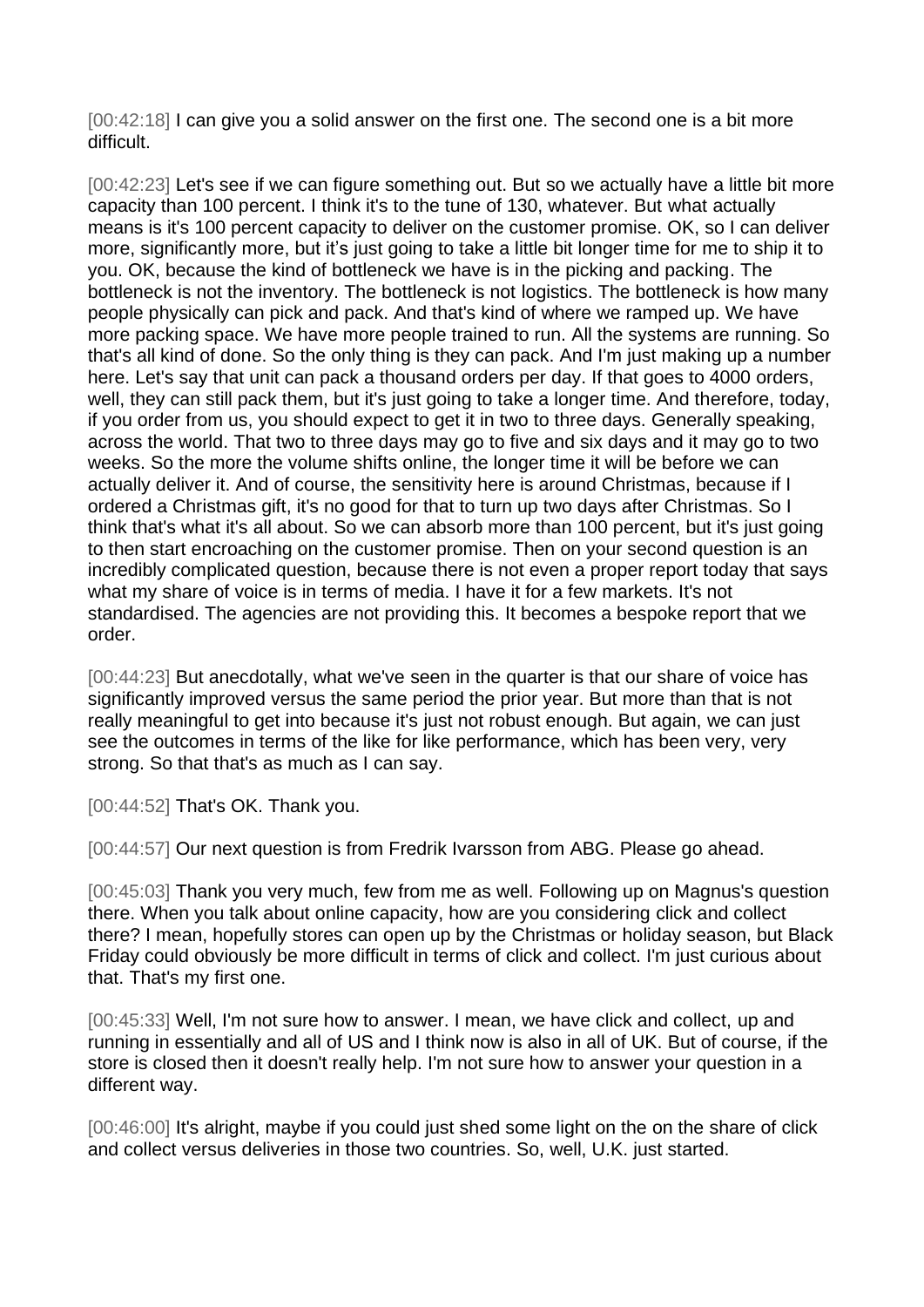[00:46:15] So that's a little bit early. But in the US, we've had it up and running and the industry is what it's been up and running for a while.

[00:46:21] Click and collect typically ends up being somewhere around for four or five percent of the business. That that's kind of where it gets to. But of course, the only other thing I would say in the US is also we have kerbside delivery.

[00:46:35] So people call to the store and then they come to the parking lot and then we conclude the transaction in the parking lot. But that's a US phenomenon. We don't see that anywhere else in the world.

[00:46:47] That's clear. Thanks for that. And second question on performance per market, you obviously report very strong growth and in most of the key markets. But if my math is correct, it looks like all other markets were down around 25 percent in the quarter. And then I think Michael said that those markets have now improved. And I'm curious to hear whether those improvements on the back of just markets reopening or if you also sort of redirected your marketing efforts to get those markets going.

[00:47:24] We can share the answer between me and Michael. I mean, I think we mentioned that LatAm was obviously closed to a large degree during the quarter, which pulled it down. Spain because of, you know, tourists are staying at home, which is also maybe part of explanation why Germany is on fire, because the Germans are staying at home and they're not advocating vacationing down there. And of course not. The entire story network is kind of skewed towards tourism in Spain. It's I think is roughly a third of the stores are more tourists. So, of course, that the volume has gone down and they've had to revert more back into the local customer.

[00:48:04] What else?

[00:48:07] And then we have, I think that that those are kind of the major points. Right.

[00:48:13] And then we have the rest of Asia outside of China, which has also improved, also opened up like Philippines. But yeah, if you look at just mainly the number of those closed and they were a bit higher than they were 10 percent in Q3 and there were let's say around five percent in October. So that alone is also a contributor.

[00:48:42] Our next question is from Klaus Kehl of Nykredit. Please go ahead.

[00:48:47] Yeah, hello. Two questions from my side as well. First of all, if I look at the cost programme, you have now raised the target to 1.6 billion. And as far as I understand, around 1.25 billion are included in the numbers for both '19 and '20. So could you just confirm that there will be an extra delta in the next year of around three hundred and fifty million? Or maybe not a Delta, but at least a cost saving of three hundred and fifty million next year? That would be my first question.

[00:49:23] Hi, Klaus. Yeah, your math is right, so just around 350 million incremental cost savings next year on top of 2020.

[00:49:35] OK, and then my second question goes for your implicit guidance for Q4. And what strikes me is that last year in Q4, you had an even margin of around 35 percent. Your implicit guidance is 25 to 29 percent. So that's a drop of six to 10 percentage points. And you dropped three percent in Q3. So if we just exclude all the lockdowns that we've seen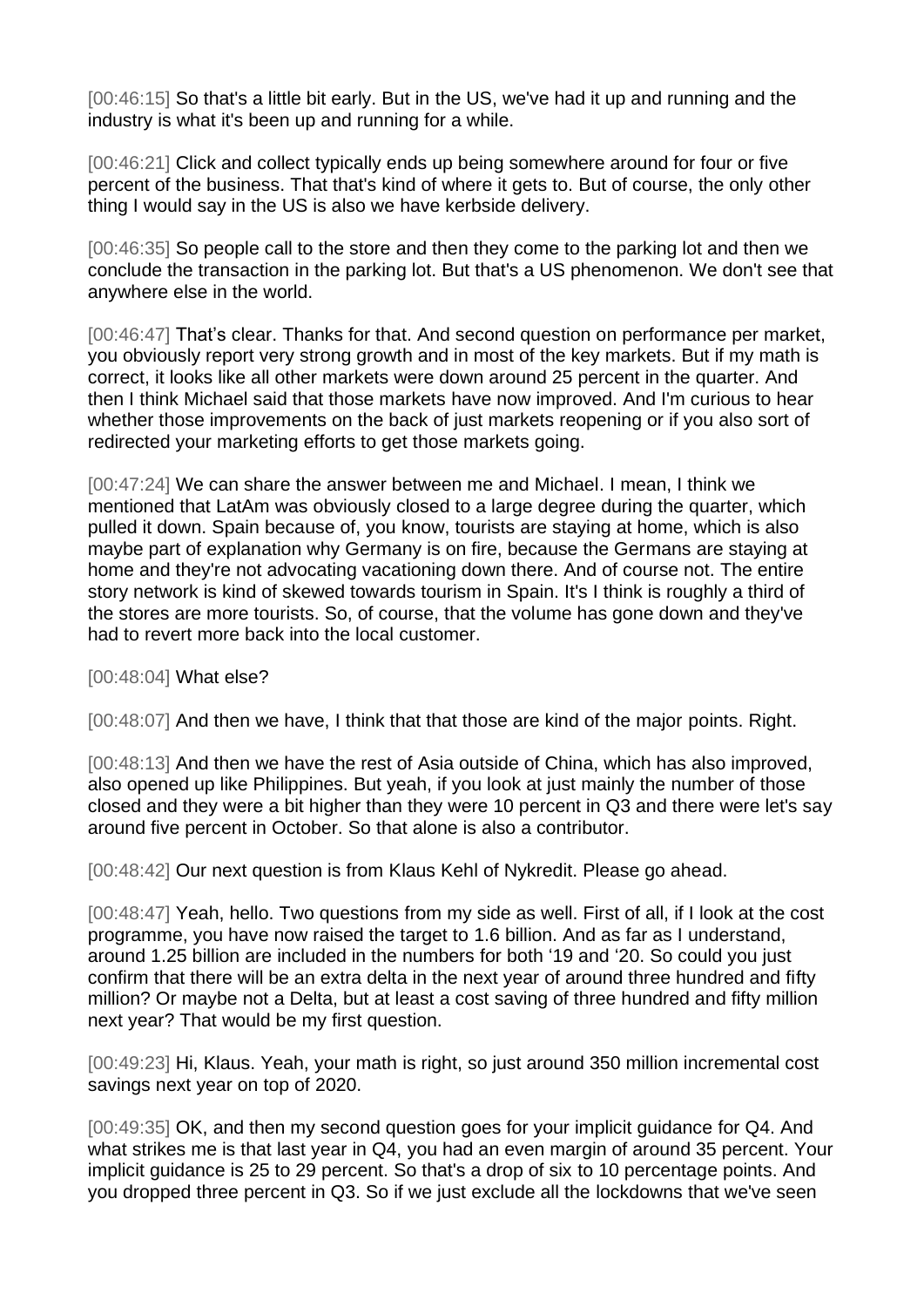recently, then it seems to me that you must have included a lot of execution cost or something in your guidance for Q4 or alternatively, you have a buffer at least on the earnings side. Could you comment on that?

[00:50:21] And you are right, I think we spoke a bit about that at the second quarter release as well, that we do see that we need to spend more money to drive the same revenue in the fourth quarter due to the C-19 situation. We need to have basically a full store staff, even though that we expect the revenue to be down compared to last year, because simply it will be more cumbersome to do the transactions in the stores outside of the stores. We will have, if I remember right, is it one hundred and twenty… no it's five hundred and fifty additional, pieces of selling space around the world, additional space that we have rented to be sort of nearby existing stores. But we've been able to sort of expand the selling space so that that comes with, comes with a cost, as well. So that is, so we don't, I think another way to answer it is that we don't see a structural decline in the margin. What we do on these of unusual times that we have, it would cost us more OpEx to drive the, the revenue in Q4. So that's why we see that. So that 25 to 29 percent EBIT margin, in the in the fourth quarter.

[00:51:50] OK, excellent, thank you very much.

[00:51:53]

[00:51:56] Next question is from -Karina Shooter, from Goldman Sachs. Please go ahead.

[00:52:02] Hi, everyone, thank you for taking my questions. For the first one, is online, which has clearly been accelerated due to COVID. And you mentioned some interesting online initiatives on the call, like virtual selling through dock stores. And are you thinking differently about distribution longer term or is it still too early to say that? My second question is on product category performance, and it looks like China is the worst performing category in Q3, while necklaces and earrings showed positive organic growth in the quarter. Should we expect to return to core category outperformance in Q4 helped by the new Star Wars and Christmas collection? Thank you.

[00:52:43] So, on your first question, I think it's way too early to see any kind of significant changes. You can also look at when we reopen stores after the second quarter that in most countries we saw consumers flooding back to the stores. So this whole notion that that people are saying, you know, the retail is dead and everything is going to go online, I just don't subscribe to that, at least not based on the facts that we have experienced so far. But they have to live together in a good symbiotic way, I should say. So if you have a poor e-commerce presence and only a store environment, then it will suffer. That's what we are experiencing in LatAm, for instance, where we didn't have a proper e-commerce trading platform, for instance. And maybe the consumer behaviour is lagging a little bit behind more developed countries. And therefore you see a much bigger hit up to the top line when we only have stores and then they are closed and it's kind of difficult. And then on the other side of the spectrum, you have the UK, which shifts much quicker to online, but still it's roughly a third of the total revenue. So even in the most developed, let's say, Pandora geography, it's kind of hovering around that third 30 percent.

[00:54:03] And then on your second question, how much of that performance we have in is on the organic versus the like for like. You cannot see the like for like but it is correct also from a life like perspective that charms were performing year over year, slightly worse, but this is mainly a focus area. We did focus on the on the base products and especially in the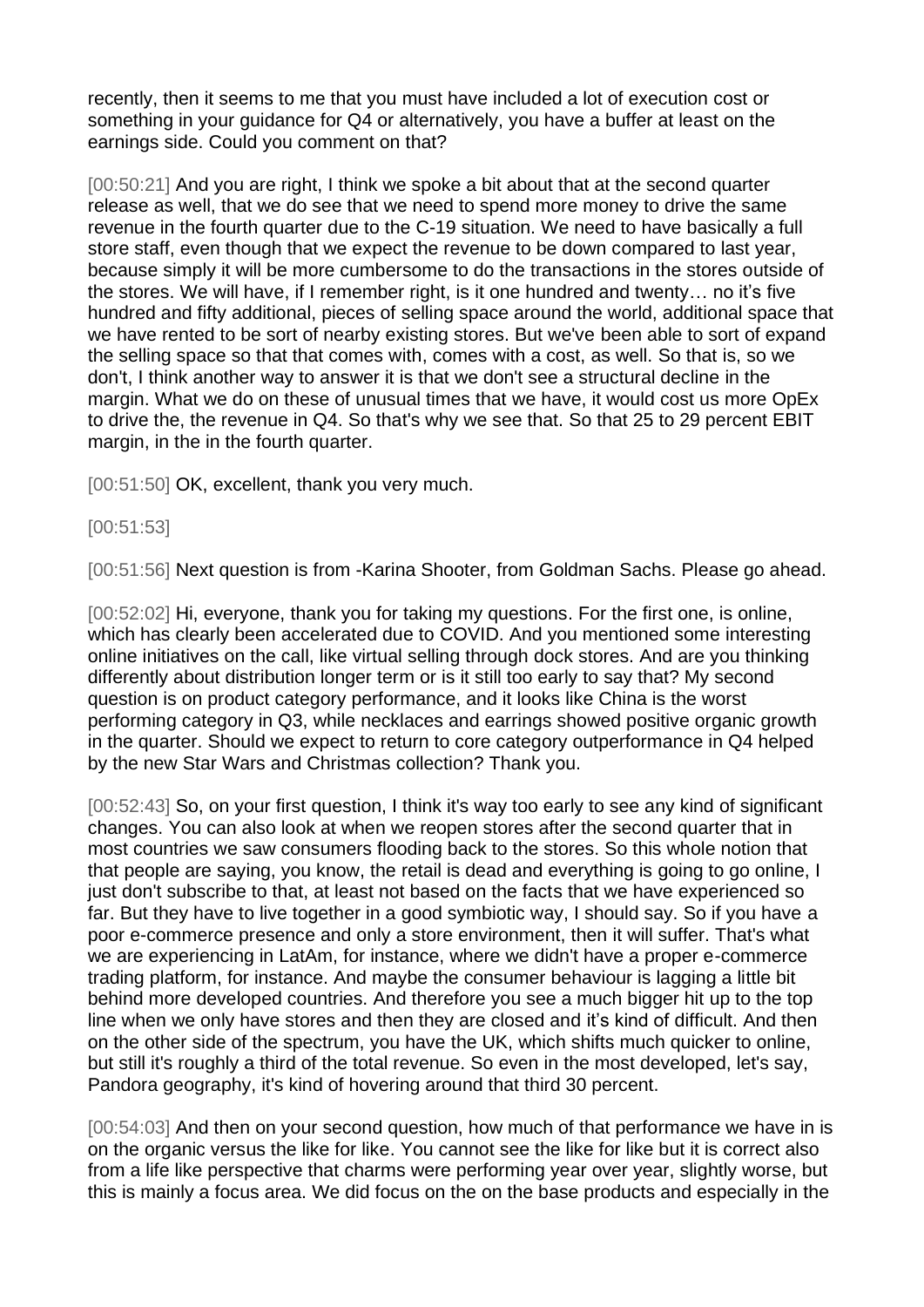campaign so far in August and September. This was focussed on the, on the necklaces and earrings.

[00:54:35] Right, thank you.

[00:54:40] Our next question is from Frans Høyer of Handelsbanken, please go ahead.

[00:54:47] Hello, can you hear me?

[00:54:54] Yes.

[00:54:57] I'm sorry. Just a question on the dynamic in terms of voice and how you're going to tactically to adapt one's peers to return and increase their spending on advertising. Will you, will you keep the distance? Will you keep your highish voice or i.e. spend even more than you do now, or is it going to, is that gap going to disappear? Secondly, you mentioned the possibility or the plans to do some video based selling in the stores. And I was wondering if that's a concept that could also be used online. Is that on your, on your radar? And then finally, if I may, a third question regarding franchisees pulling out. It looks like there is a little bit of that going on. And what's on your radar? What can you see? How are the franchisee's plans in terms of closing for the stores?

[00:56:09] On your first question on share of voice, I mean, this is highly speculative, but one would probably assume that when the competition kind of gets into more stabilised position, the ones that survive, I should say, because there will be casualties in this. Of course, we should expect that they will put but, uh, you know, uh, put up a tougher fight that there is no doubt in my mind. But I do think it's not just about the money you spend. It's also what you do with the money, how you kind of target people, where we're getting much cleverer on our spending. We're targeting the right customers. So coming back to this idea of data driven growth, that's one area where we're getting much, much more targeted in in our advertising spend. So one and the other one, which we shouldn't forget, is about brand momentum. You know, once the train is moving, it's not as expensive to keep it moving versus when you have to restart it. So, um, so I you know, I hope that we can maintain a gap, but it will not be as big as it is today of that. You know, that would be almost naive to make that statement in terms of video based selling in stores. We've done, I think we had like 140 different ideas on how to offset the social distancing. This one didn't make it to the final list. So I think out of the 11 that finally went to market, I mean, this was one of them that kind of didn't cut it for various reasons because we also had to make choices. This was a quite slow, because you need to kind of line up all your systems. You need to get screens in all the stores. You know, we've equipped the staff around the world with what is it, with 1500 iPads, uh, in order to improve the kind of cash transaction. That in and of itself was a challenge. So then you can imagine if you want to install things. So we had to be very pragmatic on what can we actually execute, because the point was we need to get this stuff tested. And in the stores before October and when this exercise started, we were in June. So your question is a very good one. But we just said this is a great idea, but we will not be able to execute this fully. So we dropped it.

[00:58:29] It might come back in the future then. On the franchisees pulling out, I think maybe you, uh, are getting that impression by looking at the stores that are closing, both the 25 stores that have been closed from second quarter to the third quarter and the 32 stores that have closed year over year. And if you look at it the other way around, it is true that that the stores that are closed are either the franchise operator or distributor stores. But if you look at specifically the third quarter here, then whether the stores are because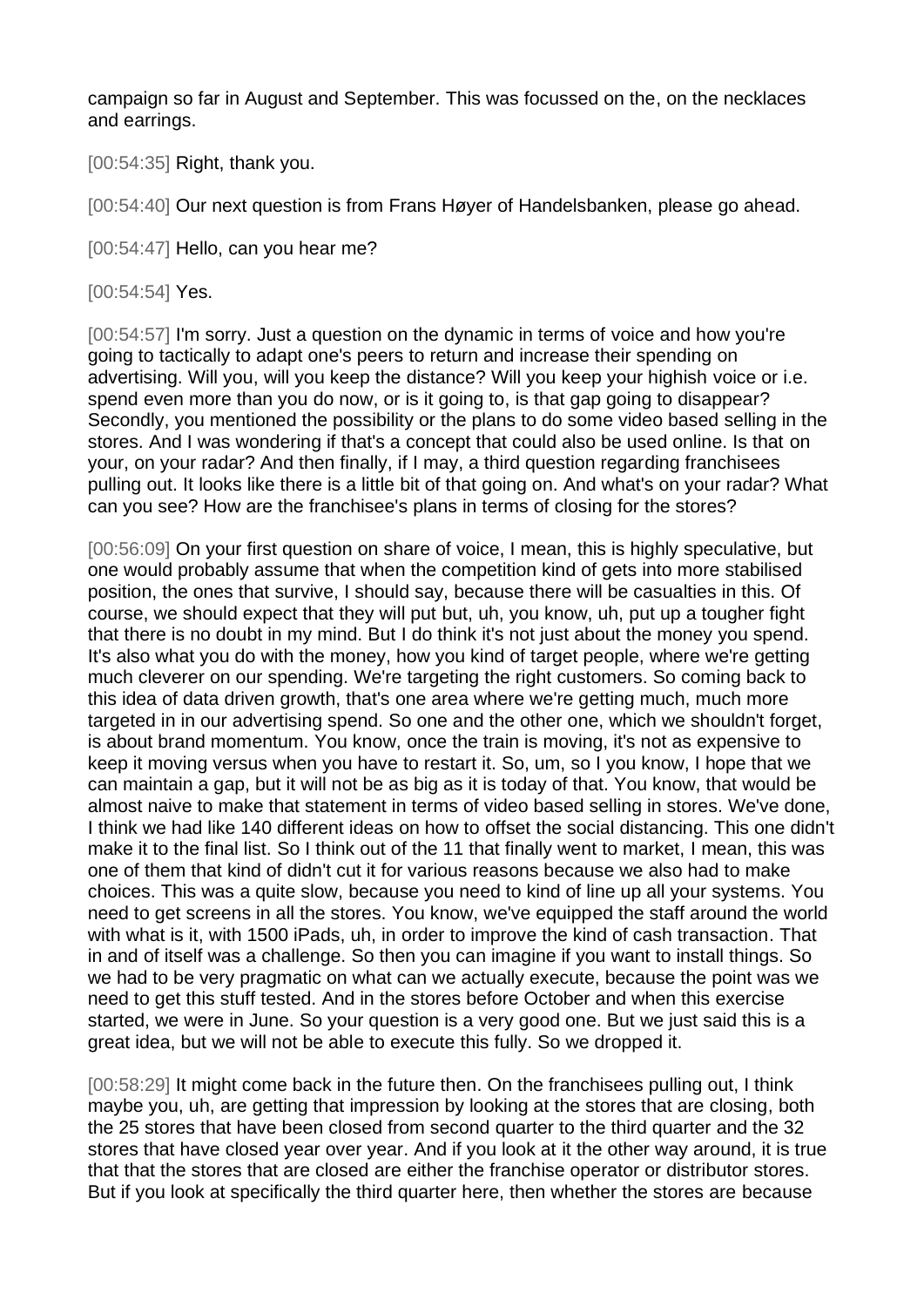too big a bucket of stores that are closed amongst franchisees is nine in Russia from memory. I was just trying to look in the appendix that we have uploaded and nine from Russia. And in Russia, that's for four percent of the stores in Russia, something like that. And we do have a tail of stores in Russia that that our partner had decided to close down. And then there's a chunk in in Latin America where I think two things. One is that Latin America was much harder hit by the pandemic than and for a long, prolonged period compared to many other parts of the world. And there are some markets in Latin America where the margin is lower than what we see in other parts of the world. That also goes for our own business in Brazil, that, uh, the margin. I think that that is not just for Pandora, but for many businesses. They have a lower margin, uh, operating in Brazil than elsewhere in the world. So I don't think that that's two points. That's no. Uh, so secular trended. And secondly, we should also recall this is just around one percent of the total number of stores that net closed down over the last or the last year, uh, just around one percent. So no, no, no change in that momentum in in on the radar in the next couple of quarters, I think as Alexander said earlier, the partners see the same thing as we do, that there is some temporary noise, pretty hefty noise from C-19. But underlying things, things are clearly improving.

[01:00:57] OK, thank you very much.

[01:01:02] Our next question is from Omar Saad from Evercore ISI. Please go ahead. Your line is open.

[01:01:09] Thank you for taking my questions, very nice quarter. Congratulations. Given the backdrop, especially, you know, I wanted to ask a little bit about the underlying dynamic behind the strong sales you're experiencing. Can you tell if it's new customers coming to the brand or existing ones returning and spending more? Is it more older consumers, younger consumers, people buying for fashion, or is it more the collector types? And then also on gifting versus self-purchases? There a dynamic going on there. Then also would love more details on China, the state of the brand there, and updated thoughts on how to approach the market.

## [01:01:45] Thanks.

[01:01:47] A brilliant question, and in fact, this time around, we can actually two degree answer it, because in the US we have now actually we're collecting enough data to give us a solid view. And I think the encouraging thing in the US is on one hand, we are not dropping out the existing customer base at the pace that we used to.

[01:02:09] And we are managing to attract plenty of new customers as well. And the new customer we are attracting, it's kind of driven typically behind the type of initiatives that you drive in the quarter. Pandora was, uh, was a big topic, uh, which obviously then drives, uh, to a slightly younger audience than what we would have on average. So I think and that's a good, good dynamic. Then on your other questions on self-purchasing and I don't have enough data yet to be able to answer that is a very, very specific question. Normally, the way we gather this data is, you know, once a year you make a survey, uh, this is not a fluid data capture that we have in terms of who's new and who's existing. As we, as we mature into using that this data like we've created, then we might be able to give a better answer on that. But I think the important thing is we are holding on to the existing customer or, you know, lapsed users that are coming back as well as new customers. So those are two very important aspects. Then your question on China? Um, I think the answer on China is that unfortunately, um, a market entry back in, I think it's 2016, which was positioned wrongly.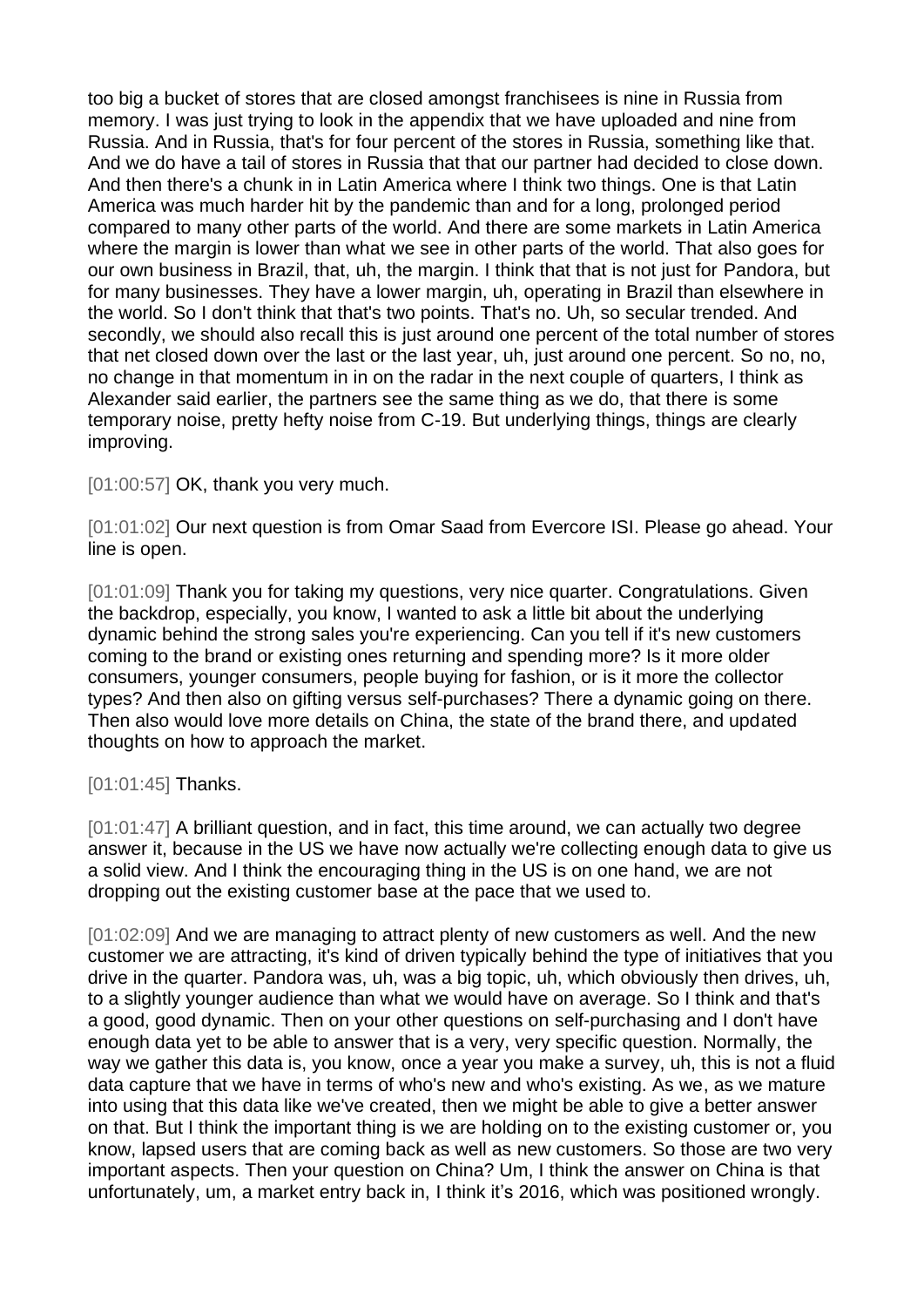And we've spoken about this in a couple of previous calls. Um, so with that in mind, we went back to the Chinese consumers and asked them, you know, would the, uh, the positioning that we have applied everywhere else in the world, would that be relevant and interesting for you? And the clear answer, both in qualitative research as well as well as in quant research, confirmed that, yes, it's distinctive, it's relevant and it's interesting. Bring it on. So once you've kind of confirmed that the strategic intent in China, now we're kind of discussing and working on it. OK, how do we execute on that? And that's what I keep coming back to. That's going to take a little bit of time just before, you know, I can slap on a piece of advertising is not going to turn the trajectory immediately. This is going to have to be consistent. The way we show up in our stores to type of assortment, we, uh, sell how we merchandise it, um, to windows. We're showing the advertising where and to what degree we're showing. Uh, so there's a number of aspects to this programme. But we will come back in and I think a quarter or two we will detail out a bit more specifics on the on the China plan.

[01:04:45] Great, thank you. Best wishes for the holidays.

[01:04:50] Our next question is from Peter Testa from One Investment. Please go ahead.

[01:04:55] Hi, thanks very much for taking the questions and a couple of questions, please, online, when you talk about 100 or 130 percent increase in capacity. Is that basically Q4 and Q4? So peak on peak? And to what extent is the pick and pack the risk for COVID given density constraints that may arrive then on the click and collect initiatives going forward? Can you just talk a bit about what might be driven by? It needs a spending on it that might drive introduction of service and deepen the online experience. And then just one question on the wholesale. You talked about wholesale timing shifting from Q3 to Q4. Was that already ordered in October or is that still to come?

[01:05:37] Thank you.

[01:05:39] So on your first question, the 100 to 130 percent capacity increase is versus prior year. So prior year, we were already, you know, improving the performance on the ecommerce business as a share of the business, let's say. Um, so that's in relation to two days within this. Of course, what we experienced in the first round was that, um, the way you actually execute the picking and packing in terms of the space, the way you organise the teams is very different from the way you could have done it in the past. So now it's organised themselves. So you belong to a team. You can only move in certain spaces in the warehouse so we don't get cross contamination. We have protocols for when there is an incident on how quickly we clean, because now it's a matter of hours to sort this out, to keep the operation running. We've also, um, we have more sites now as well. So if one site shuts down, like take North America, for instance, there is one down in Texas, there's one in Canada and one in Maryland. They're all connected. So if one would go down, then we can continue ordering. You can still place the order in, you know, in the in the gate, so to speak. And then we will manage to service from different warehouses across the continent. So there's a lot of work that's gone on just to get the operation running on the click and collect roll out. This is partly dependent on the, um, POS system that that sits in the stores. Um, so the unfortunate thing is we have because of a very decentralised way of running Pandora in the past, we've ended up with different tech platforms around the world. Uh, so I think we have, I don't know, four or five different POS systems around. So once we've concluded a rollout in one country, we can't just lift that experience and dropping in on another country that we need to go in and then becomes a little bit bespoke. This is partly also why we're looking at, you know, streamlining all those systems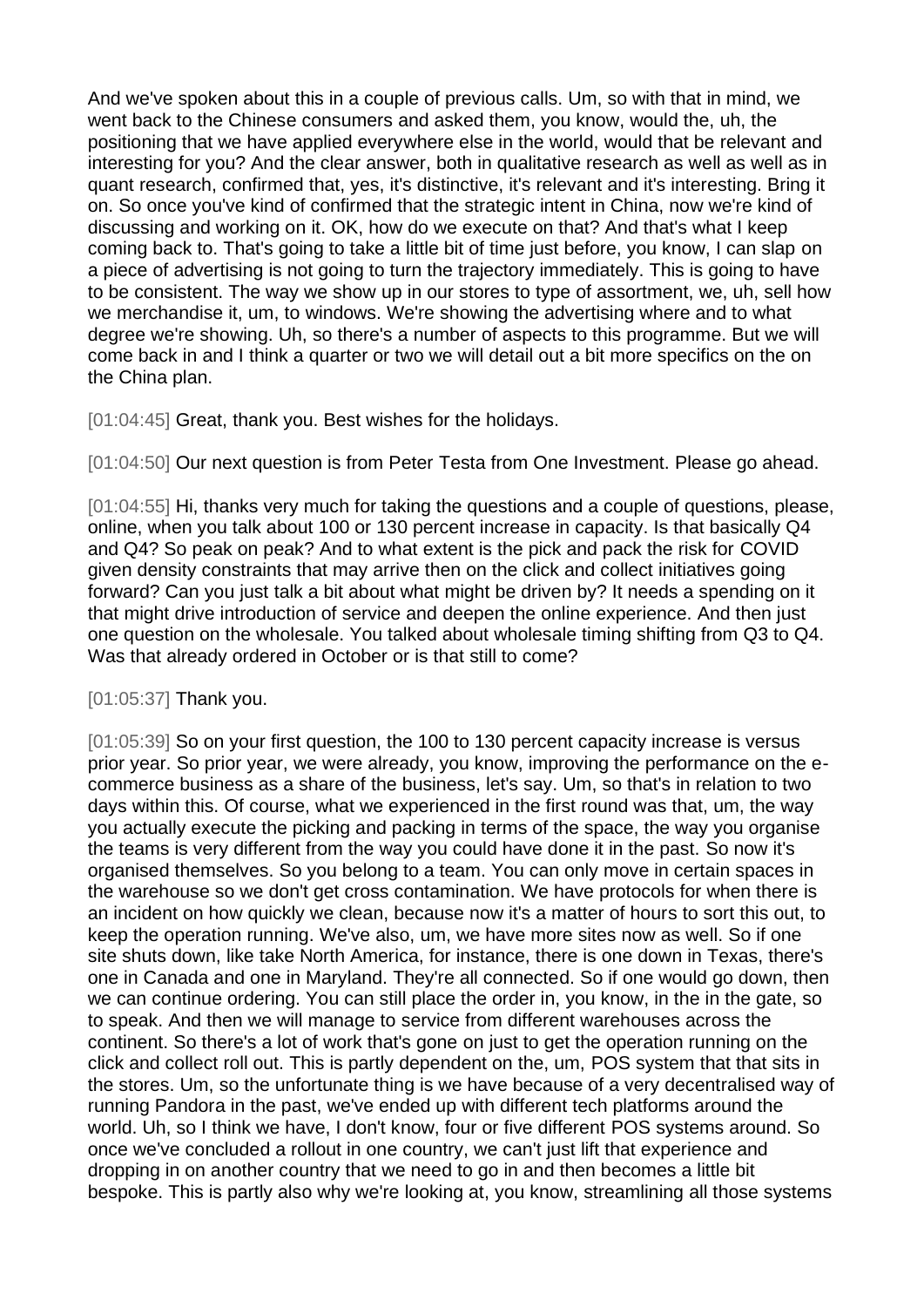so we can move much, much quicker. I see Anders is dying to say something here as well. So, um, so there is a global rollout plan, but it is a little bit slow because of the different systems. So we unfortunately cannot scale. But over time we're looking to move to at least one or two platforms only when it comes to POS in order to then also enhance, um, you know, speed or enable, I should say, uh, upgrades, new features, et cetera. Because every time now it's still quite cumbersome. And on the wholesale points, I can confirm that.

[01:08:22] So the, uh. So the law was still in then sell out that we saw in Q3 that's already reversing, uh, here in the first part of Q4. So that means also that the, uh, organic growth was a bit better then sell out the eight percent sell out in the month of October.

[01:08:46] That's great, thanks for the answers.

[01:08:51] Our next question is from Lars Topholm of Carnegie. Please go ahead.

[01:08:56] Yes, a follow up question from Alexander in your opening remarks, you said Programme NOW is now in place and there will be no restructuring costs in 2021. So I just wonder if that is now done. What comes next? Are you thinking at some stage launching a completely new strategy? When would that be? What would focus be able to go from turnaround to growth or how should we think about it? Thank you. Yeah.

[01:09:28] It's a very good question. So in the background, we've been actually working on what comes after Programme NOW, as we obviously should, because we've also said that Programme NOW we thought would be roughly a two year exercise. And we're coming to the end of that. And I think with the results we're getting, we're getting more and more comfortable that, you know, we can hopefully soon kind of raise the flag and say Programme NOW is done. Um, we are halfway through having agreed the kind of new platform, let's say, with the board. So it is a little bit premature for me to detail out anything today. But I think a reasonable expectation should be that somewhere in the first half of next year, we would invite four capital markets day where we are going to share our thoughts on where and where to take the company next. But I think, you know, you should probably not expect a major revolution. I think the company has been promising that in the past. And that's probably what we're going to repeat. You know, we have a solid base. We know how to operate this business. There's still plenty of room to grow, as we're showing now. Uh, so there's still lots and lots of opportunities within the existing business. But I'll probably stop there and then we need a little bit more time to, uh, to finish that work. Of course, it's been a bit cumbersome during COVID to, on one hand, manage a crisis and then on the other thinking about what happens in a few years from now. But I think where we're progressing well in that space, but we still need a little bit of time before it's finished.

[01:11:09] Thank you, Alison. There are no further questions at this time. Please go ahead, because.

[01:11:19] OK, so before closing to call, I would actually like to take the opportunity to thank Michael, this is his last quarter with us. He will be moving on to another company, which we're sad about. But, you know, on the other hand, we're happy. He's a great guy. You've been a major component in helping Pandora in the turnaround. It's been a, um, you know, working to rebuild trust for Pandora comes through being honest, a no nonsense, transparent approach. And I think everybody on the call, which are your working colleagues to a degree, would agree with me. We wish you all the best.